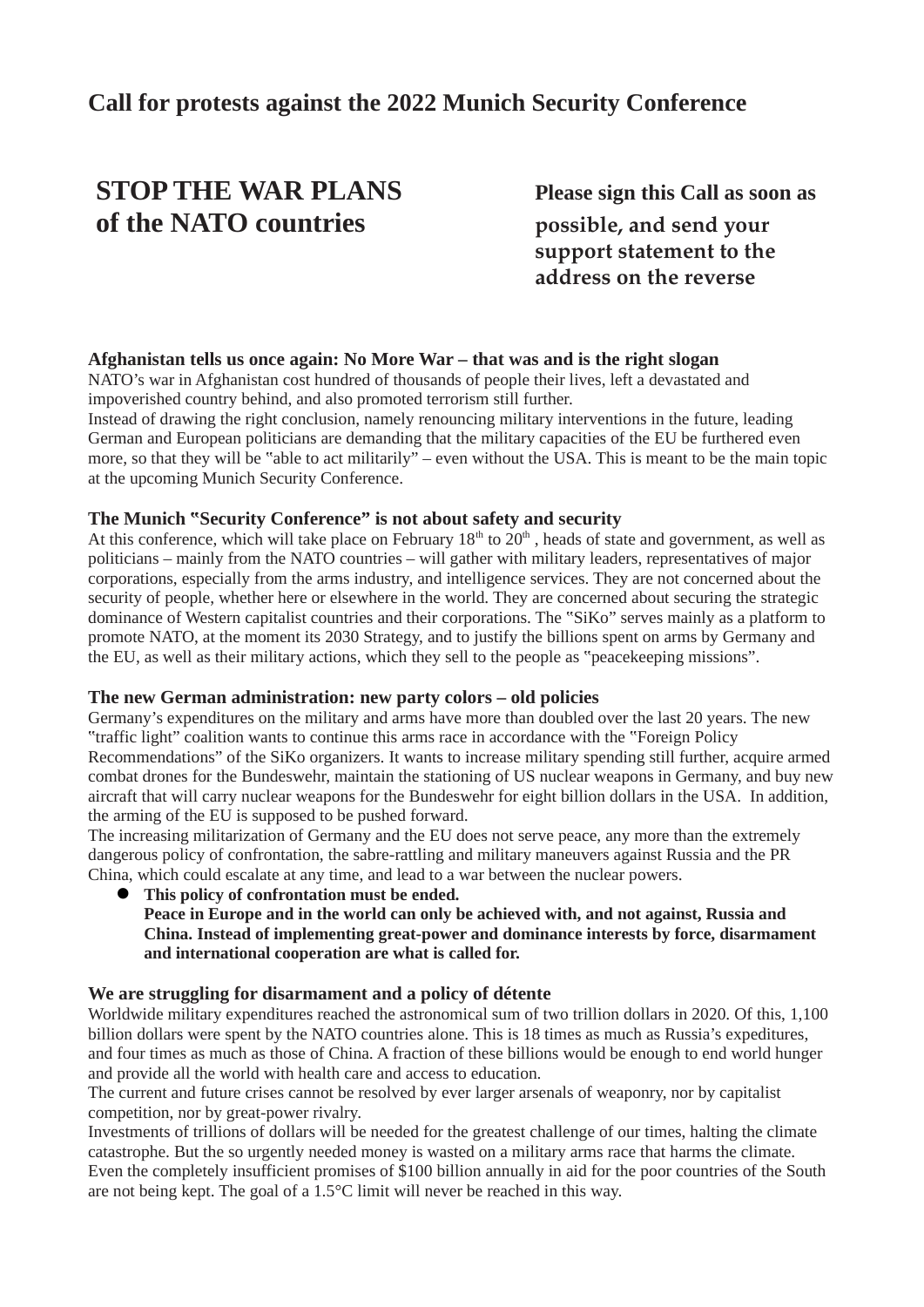**We demand:**

- **Disarmament instead of an arms race! Instead of wasting billions on arms and preparations for war, our taxes must be invested in social-welfare systems, health care, and education, as well as in climate protection.**
- **We demand that all foreign missions of the Bundeswehr be ended, and that Germany withdraw from the NATO war alliance and all EU military structures. No participation in the EU's armaments projects. No purchasing of armed drones.**
- **German assistance to wars of aggression in violation of international law, and to the illegal drone warfare conducted via the US air base in Ramstein, must cease. All US and NATO troop bases in Germany, and all command headquarters of the USA and NATO must be closed.**
- **End our participation in the nuclear-war strategy of the USA. No purchases of US fighterbombers to carry the nuclear weapons stationed in Germany. The German government must sign the UN treaty on the prohibition of nuclear weapons, and terminate the stationing of US atom bombs in Büchel.**

#### **Stop German arms exports!**

Germany lies in a scandalous fourth place in the worldwide ranking of arms exports. Among the customers for German arms shipments are dictatorial and war-waging states, including Turkey, that is waging a bloody war against its Kurdish population, and has marched into northern Syria in violation of international law, in order to smash the democratic and emancipatory project in Rojava.

 **The deadly deals of the merchants of death and war profiteers must be prevented, and granting production licenses and moving arms firms abroad must end.**

#### **Eliminate the reasons for fleeing, instead of combating refugees**

Wars, climate change, bitter poverty, political persecution, and violations of human rights force millions of people to flee. Only a few of them are granted asylum in Germany. The German government shares responsibility for most of these reasons for fleeing. Unjust business and trade relations, sanctions, and war destroy the bases of existence in the countries of the global South. But Germany and the EU are walling themselves off, pushing back refugees illegally in violation of their human rights, and allow thousands to drown in the Mediterranean every year. We must not accept this.

 **Put an end to the exploitative economic policies that cause wars, poverty, and flight. Our solidarity is with those fleeing, especially those fleeing from the wars that are waged with German weapons. It is no crime to flee. Nobody is illegal.**

#### **Young people need prospects – not war**

The peace movement and progressive youth organizations have been protesting for years against the lack of prospects and war. While there is less and less job security, working conditions get worse and worse, and real wages are sinking, the Bundeswehr presents itself as an attractive employer, with appearances in schools, at job fairs, and in social media. It tempts young people by their fascination with technology, and with study and training opportunities. This must end! Our young people must not be send to the slaughter in wars! Therefore we demand:

 **Education instead of bombs. No advertising for dying! More civilian training opportunities and better working and training conditions!**

**Take to the streets with us** for disarmament and against preparations for war, for worldwide social justice, for solidarity with those who flee from war, hunger, and the destruction of their homelands, and for a democratic, social, and environmental conversion, in order to save nature and the climate. **Commit yourselves – become active,** for peace policies, disarmament, and consistent climate protection will only come about through growing social pressure and a strong non-electoral movement.

**Come to the demonstration on Saturday, 19 February 2022 at 1 p.m. in Munich at the Stachus (Karlsplatz) AKTIONSBÜNDNIS GEGEN DIE NATO-SICHERHEITSKONFERENZ**